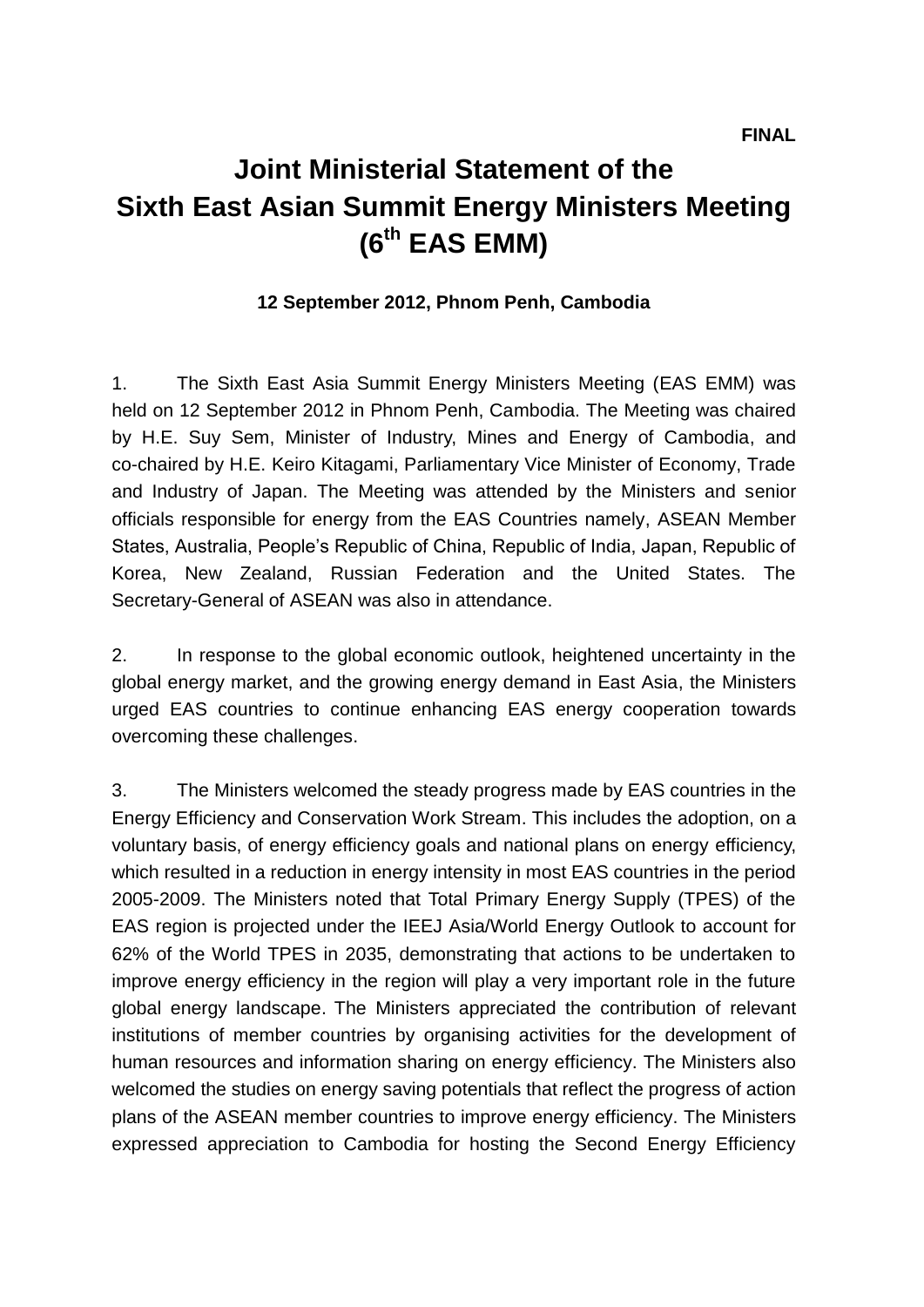Conference on 31 July – 1 August 2012 including the report on Lao PDR and noted the Conference's policy recommendations.

4. The Ministers commended the energy officials for the further progress made in the Biofuels for Transport and other Purposes Work Stream, particularly the further development of the Biofuels Database in East Asia Countries to include good practice of biofuel utilisation in respective countries, the research activities undertaken under the Asia Biomass Energy Researchers Invitation Programme, and the joint studies on Biodiesel Fuel Standardisation and Sustainability Assessment of Biomass Utilisation in East Asia conducted by ERIA. The Ministers encouraged the energy officials to further advance the implementation of these programmes, building on the good achievements made in the past years.

5. The Ministers expressed appreciation to ERIA for its contribution to the work of the Energy Market Integration Work Stream by conducting the Study on "Energy Market Integration (EMI) in East Asia: Theories, Electricity Sector and Subsidies". The Ministers tasked the Senior Officials to consider the recommendations of the Study for possible practical adoption. The Ministers also expressed appreciation to Singapore and New Zealand for the organisation of the inaugural EAS Energy Market Deregulation Forum on 23 October 2012 in Singapore, to be held in conjunction with the Singapore International Energy Week 2012. The Ministers encouraged the EAS Countries to send representatives from relevant Ministries/Departments/Organisations in-charge of trade, investment and energy and energy regulatory authorities to participate in the Forum.

6. In order to enhance EAS energy cooperation and energy security, the Ministers acknowledged the importance of sharing medium-to-long term outlooks for energy supply and demand, given the growing energy demand in the region and taking into account the possible implications of natural disasters on existing energy infrastructure. In this regard, the Ministers acknowledged that ERIA, in coordination with ACE, will collaborate with the International Energy Agency (IEA) in conducting studies on energy outlooks.

7. With respect to further enhancement of EAS energy cooperation, the Ministers noted the commencement of the following research studies by ERIA with support from Japan: (i) Energy outlooks for medium-to-long term; (ii) Strategic usage of coal through Clean Coal Technologies; (iii) Optimum electric power infrastructure; (iv) Nuclear power safety management; and (v) Smart urban traffic promoting energy efficiency of transport sector. The Ministers welcomed the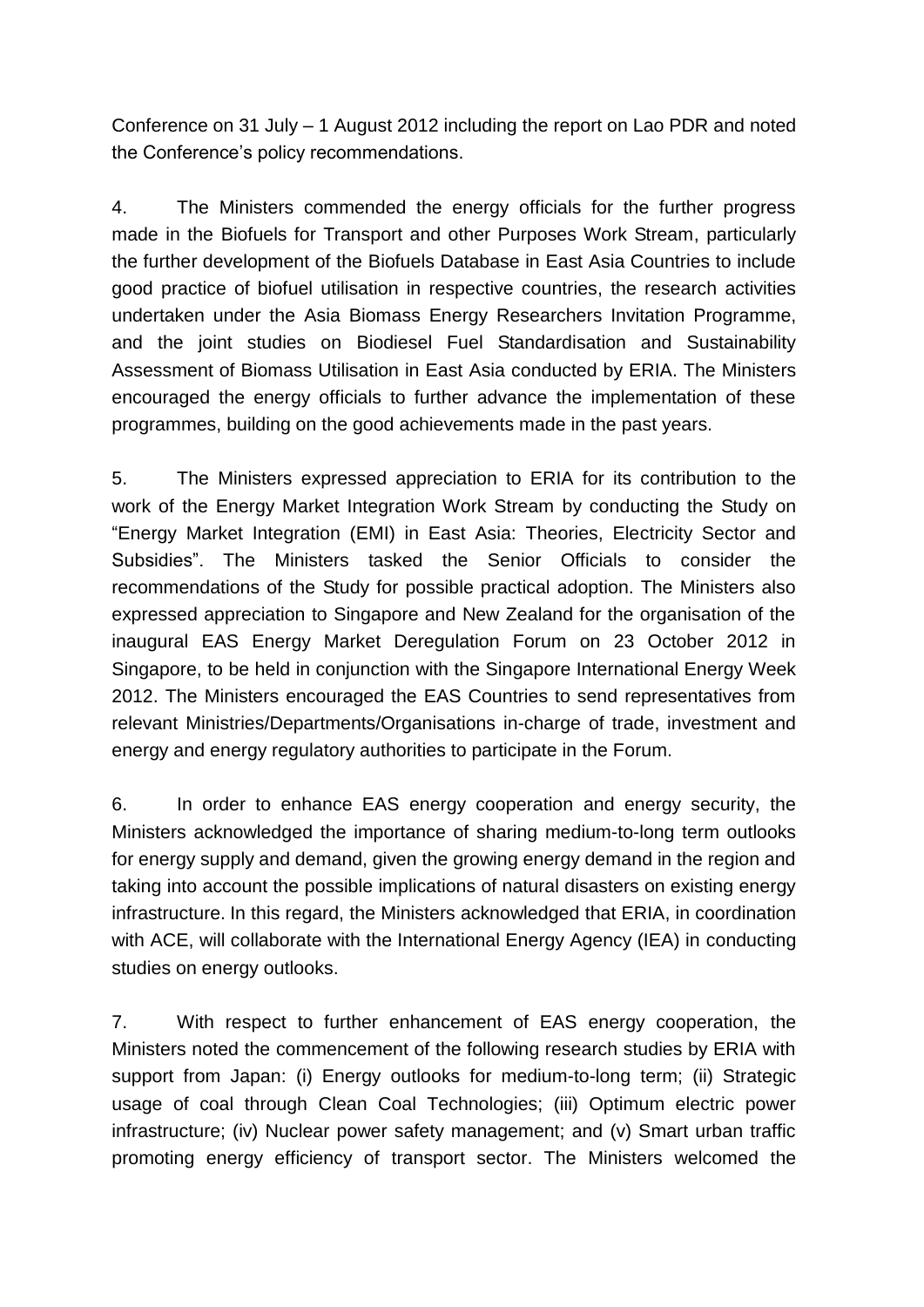establishment of a new energy unit at ERIA and requested ERIA to report on the progress of the new research studies and cooperation initiatives at future ministerial meetings.

8. Noting the close correlation between energy utilisation and climate change, the Ministers acknowledged the importance of research studies toward low carbon growth. The Ministers welcomed the outcome of the 1<sup>st</sup> East Asia Low Carbon Growth Partnership Dialogue co-chaired by Indonesia and Japan in April 2012 to discuss promotion of regional cooperation for low carbon growth, as agreed by the Leaders at the East Asia Summit in 2011. The Ministers also recognised the important role of diffusing low carbon technologies, products and services to achieve reduction of greenhouse gas emission on a global scale.

9. The Ministers agreed to meet again in Indonesia in 2013 for further development of EAS energy cooperation.

10. The Ministers expressed their appreciation to the Government and people of the Kingdom of Cambodia for the warm hospitality accorded and the excellent arrangements made for the  $6<sup>th</sup>$  EAS EMM.

\*\*\*\*\*\*\*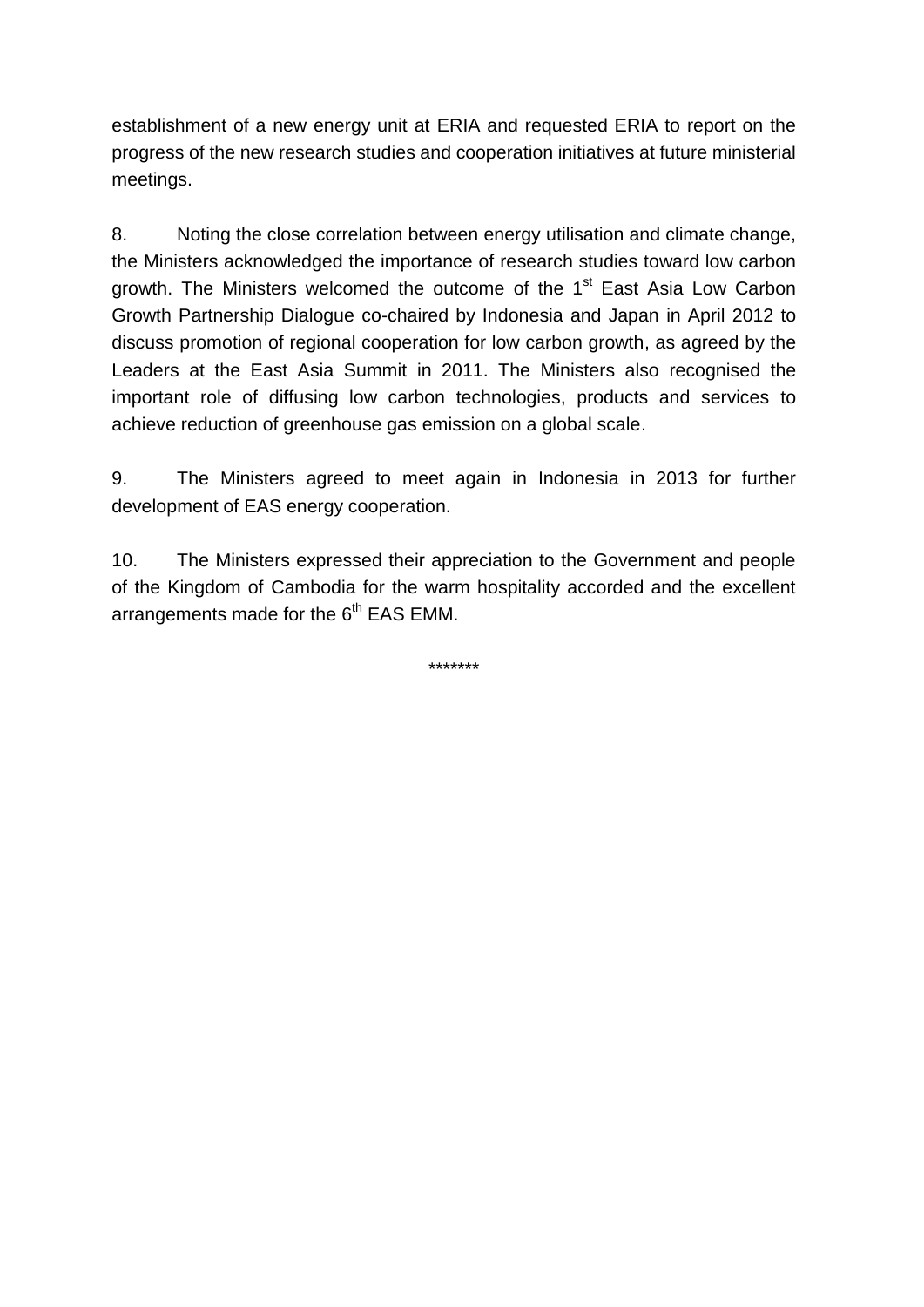## **MINISTERS FOR ENERGY OF EAS COUNTRIES**

- 1. **H.E. Ms. Penny Richards**, Australian Ambassador to Cambodia, on behalf of the Minister for Resources and Energy of Australia;
- 2. **Hon. Pehin Dato (Dr.) Mohammad Yasmin Umar**, Minister of Energy at the Prime Minister's Office of Brunei Darussalam;
- 3. **H.E. Mr. Suy Sem***,* Minister of Industry, Mines and Energy of the Kingdom of Cambodia;
- 4. **H.E. Mr. Wu Yin**, Vice Administrator, National Energy Administration of the People's Republic of China;
- 5. **H.E. Mr. Jero Wacik**, Minister of Energy and Mineral Resources of the Republic of Indonesia;
- 6. **H.E. R.P.N Singh,** Minister of State for Petroleum and Natural Gas of the Republic of India;
- 7. **H.E. Keiro Kitagami**, Parliamentary Vice Minister of Economy, Trade and Industry of Japan;
- 8. **H.E. Lee Kwansup**, Deputy Minister of Knowledge Economy of the Republic of Korea
- 9. **H.E. Mr. Soulivong Daravong**, Minister of Energy and Mines of Lao People's Democratic Republic;
- 10. **H.E. Dato' Sri Peter Chin Fah Kui**, Minister of Energy, Green Technology and Water of Malaysia;
- 11. **H.E. U Than Htay**, Union Minister for Energy of the Republic of the Union of Myanmar;
- 12. **Ms. Clare Fearnley,** Director, Asia Regional Division, Ministry of Foreign Affairs and Trade, on behalf of the Minister of Energy and Resources of New Zealand;
- 13. **H.E. Mr. Jose Rene D. Almendras**, Secretary, Department of Energy, the Republic of the Philippines;
- 14. **Mr. Talyat Z. Aliev**, Deputy Director, Ministry of Energy of the Russian Federation;
- 15. **H.E. Mr. S. Iswaran**, Minister in the Prime Minister's Office and Second Minister for Home Affairs and Trade and Industry of the Republic of Singapore;
- 16. **H.E. Mr. Arak Chonlatanon**, Minister of Energy of the Kingdom of Thailand;
- 17. **Dr. Phyllis Genther Yoshida**, Deputy Assistant Secretary for Asia, Europe and the Americas, Policy and International Affairs, Department of Energy of the United States of America;
- 18. **H.E. Mr. Le Duong Quang**, Vice Minister of Industry and Trade of the Socialist Republic of Viet Nam; and